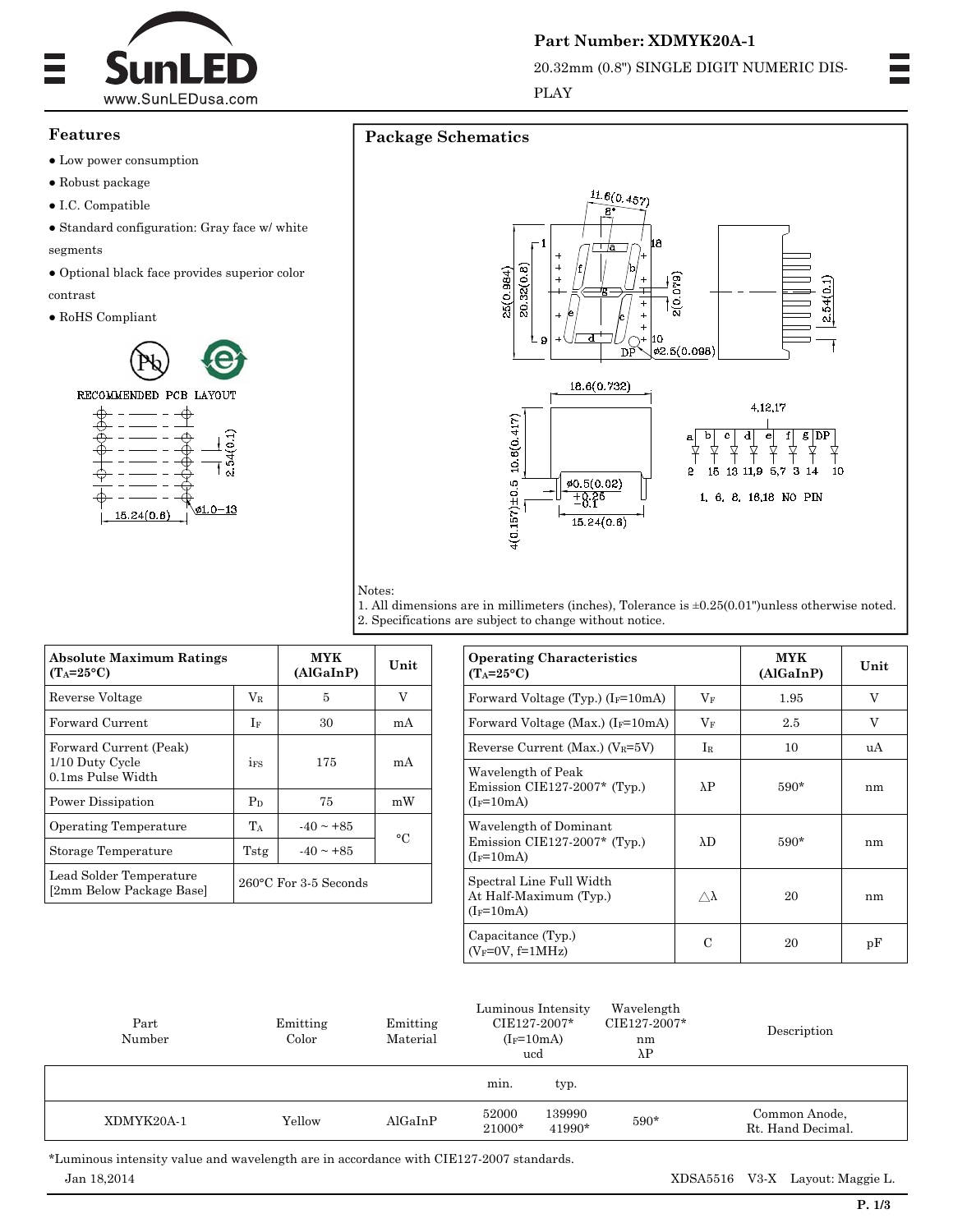

**Part Number: XDMYK20A-1** 20.32mm (0.8") SINGLE DIGIT NUMERIC DIS-PLAY



## **MYK**



Wave Soldering Profile for Thru-Hole Products (Pb-Free Components)



of (x

the not incu<br>g process.<br>alloy is r<br>one wave

Remarks:

If special sorting is required (e.g. binning based on forward voltage,

luminous intensity / luminous flux, or wavelength),

the typical accuracy of the sorting process is as follows:

- 1. Wavelength: +/-1nm
- 2. Luminous Intensity / Luminous Flux: +/-15%
- 3. Forward Voltage: +/-0.1V
- Note: Accuracy may depend on the sorting parameters.